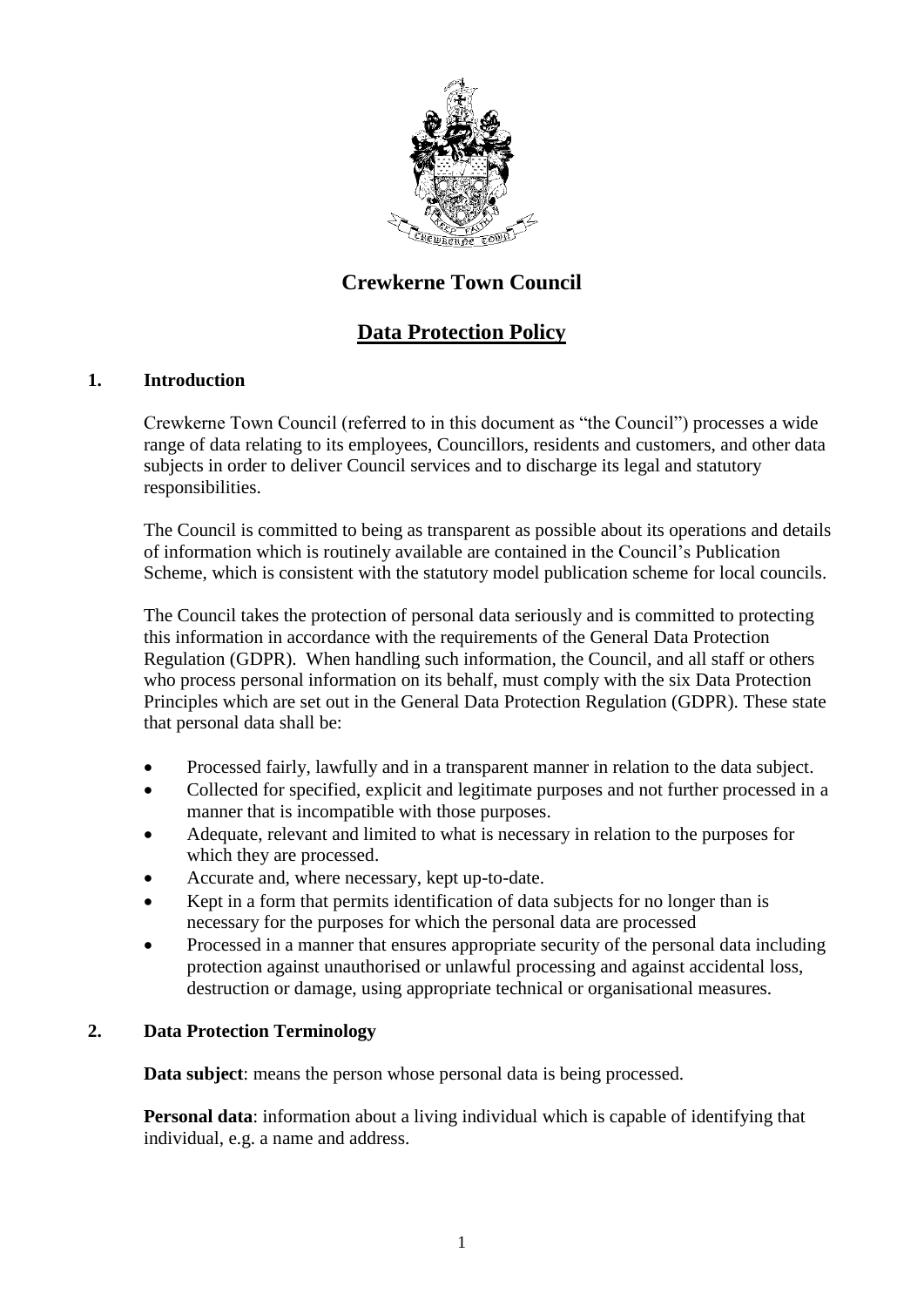**Sensitive personal data**: includes information about racial or ethnic origin, political opinions, religious beliefs, trade union membership, medical information, sexual orientation, genetic and biometric data.

**Data controller**: the person or organisation who determines the purposes for which and the manner in which any personal data is to be processed. The Council is the data controller.

**Data processor**: the person or organisation that processes the data on behalf of the data controller.

**Processing**: anything done with/to personal data (obtaining, recording, adapting or holding/storing).

**Consent**: is a positive, active, unambiguous confirmation of a data subject's agreement to have their data processed for a particular purpose. Consent must be easy to withdraw and must be freely given, provided on an opt-in basis rather than opt-out.

#### **3. Processing of Personal Data**

The Council processes personal data in order to:

- Fulfil its duties as an employer by complying with the terms of contracts of employment, safeguarding the employee and maintaining information required by law.
- Pursue the business of the Council through its powers and duties as a public body.
- Fulfil its contractual terms with other organisations.
- Assist regulatory and law enforcement agencies.
- Process information including the recording and updating details about its Councillors, employees, partners and volunteers.
- Process information including the recording and updating details about individuals who contact it for information, or to access a service, or make a complaint or to provide feedback to the Council.
- Undertake surveys, censuses and questionnaires to fulfil the objectives and purposes of the Council.
- Prevent or detect fraud through the necessary audit tasks carried out for the Council.
- Monitor its activities including the equality and diversity of its activities.

The GDPR sets out the following six lawful bases for processing personal data:

- The individual has consented to the processing.
- Processing is necessary for the performance of a contract or agreement with the data subject.
- Processing is required under a legal obligation.
- Processing is necessary to protect the vital interests of the individual.
- Processing is necessary to carry out public functions.
- Processing is necessary in order to pursue the legitimate interests of the data controller.

The Council will ensure that at least one of these conditions is met for personal information to be processed.

Particular attention is paid to the processing of any sensitive personal information and the Council will ensure that at least one of the following conditions is met:

- Explicit consent of the individual.
- Required by law to process the data for employment purposes.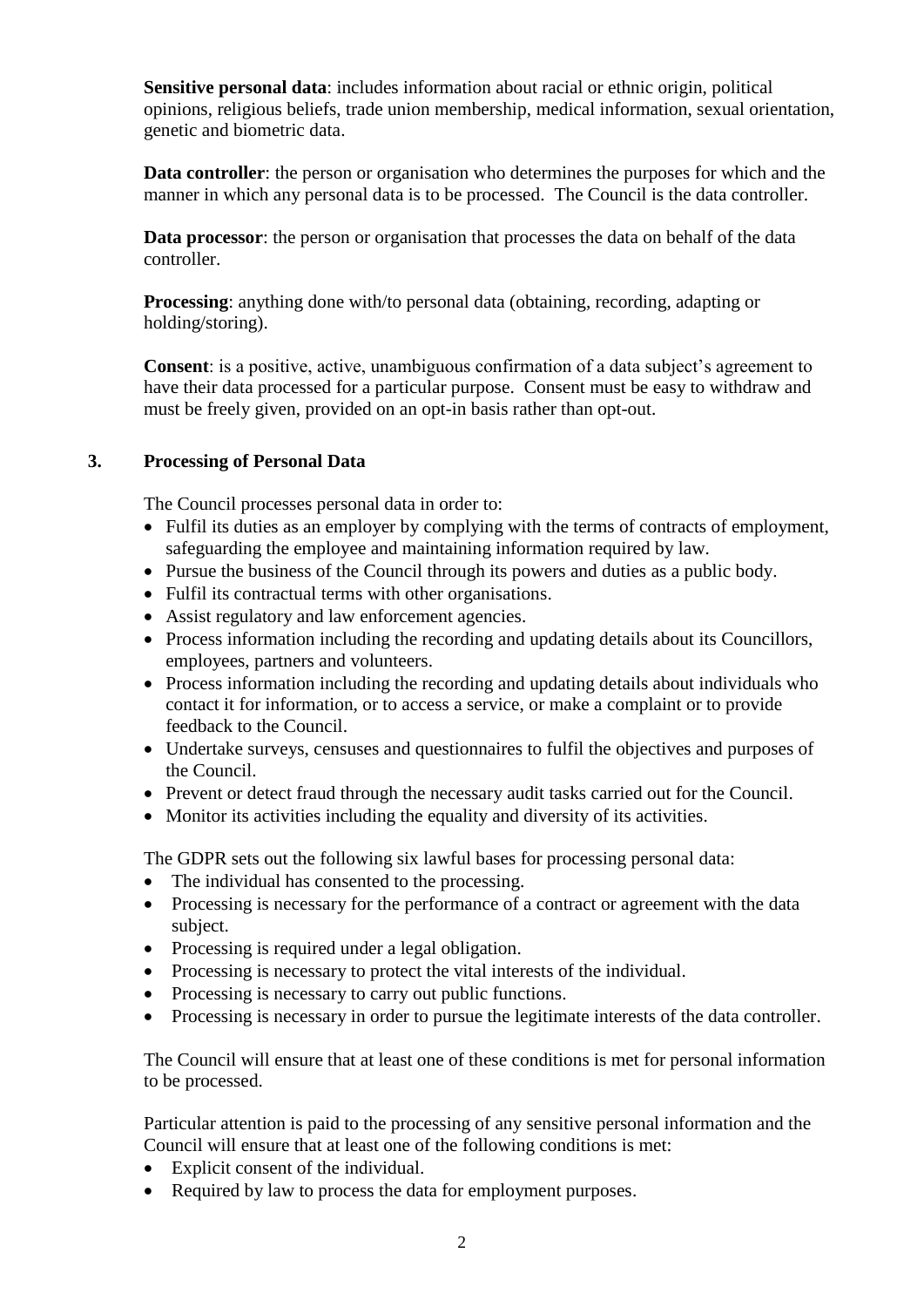• A requirement in order to protect the vital interests of the individual or another person.

#### **4. How the Council uses Personal Information**

The Council will only use any personal information for the purposes for which it is provided and will only hold the information for as long as necessary. All Council employees and Councillors who have access to personal data and are associated with the handling of that data are obliged to respect the confidentiality of the data. The Council tries to keep the personal information it has accurate and up to date but will amend or erase that information upon request.

## **5. Information Sharing**

The Council may need to pass personal information to other people and organisations that support the Council in provision of services. These providers are obliged to ensure that they process such data in accordance with the requirements of GDPR.

The Council uses organisations to assist with storing information. In such cases the Council will gain assurance that these organisations have security arrangements in place which are compliant with GDPR.

#### **6. Information Security**

Crewkerne Town Council will make every effort to ensure that personal information is protected from unauthorised access, loss, manipulation, falsification, destruction or unauthorised disclosure. This is done through appropriate technical measures and procedures. The Council will only keep personal data for the purpose it was collected for and only for as long as is necessary.

## **7. Data Breaches**

If a member of staff or a Councillor believes that a breach of security of personal data has occurred, they must inform the Town Clerk at the earliest possible opportunity. The Clerk will ensure that the Information Commissioners Office is informed and that appropriate measures are enacted to respond to the breach and to ensure that data security arrangements are reviewed to ensure that further breaches do not occur.

#### **8. Children**

The Council will not process any data relating to a child (under 13) without the express parental/guardian consent of the child concerned.

#### **9. Rights of a Data Subject**

- **Access to Information:** an individual has the right to request access to the information the Council has on them. They can do this by contacting the Council.
- **Information Correction:** If they believe that the information the Council has about them is incorrect, they may contact the Council to allow the data to be corrected.
- **Information Deletion:** If the individual wishes the Council to delete the information about them, they can do so by contacting the Council.